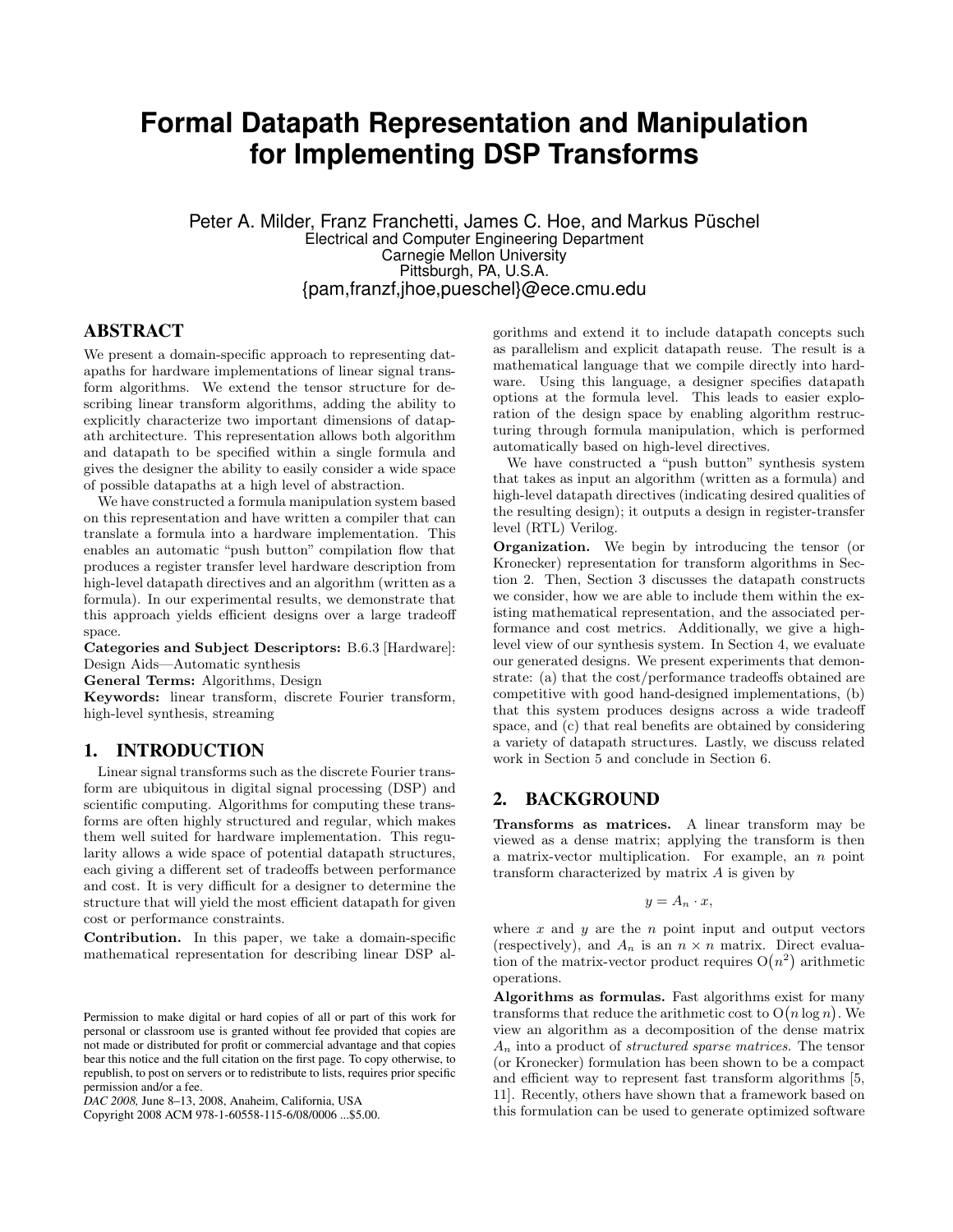

Figure 1: Examples of translating from formula to combinational datapath.

#### for today's high-performance computer systems [10].

Formula language. This algorithmic representation is captured in a formal language that represents algorithms using formulas, with each term in the formula having a corresponding combinational datapath representation. In Backus-Naur form, the language is defined as follows (non-terminals are bold-faced):

$$
\begin{array}{ll}\n\textbf{matrix}_n ::= \textbf{matrix}_n \cdots \textbf{matrix}_n \\
\mid \prod_i \textbf{matrix}_n \\
\mid \quad I_k \otimes \textbf{matrix}_m \\
\mid \quad \textbf{base}_n\n\end{array}\n\quad \text{where } n = km
$$

**base**<sub>n</sub> ::=  $D_n = \text{diag}(d_0, ..., d_{n-1}) | P_n | I_n | A_n$ 

A matrix formula can be decomposed into a product or iterative product of matrix formulas (lines 1 and 2, illustrated in Figure 1(a)). Matrix  $I_k$  is the  $k \times k$  identity matrix, and  $I_k \otimes$  matrix<sub>m</sub> is a tensor (or Kronecker) product, where k parallel instances of matrix<sub>m</sub> are applied to the data vector of size  $n = km$  (Figure 1(b)).

We use  $P_n$  to denote a permutation on n points and  $D_n$ to represent a diagonal matrix, which has non-zero values along the main diagonal only, causing each value of the input vector to be scaled by a constant (Figure  $1(c)$ ). Lastly, we use  $A_n$  to denote a generic dense  $n \times n$  matrix, which corresponds to a computational basic block.

This language is a subset of the signal processing language (SPL) used in Spiral, a program generator for software implementations of linear transforms [10]. An algorithm written in this language can be mapped directly to a combinational datapath (Figure  $1(d)$ ), but the resulting datapath is infeasibly large for all but the smallest problem sizes.

# **3. DATAPATH REPRESENTATION**

The tensor language described above can represent a wide range of algorithms, but it does not have the capability of representing sequential reuse of datapath components, where one computational block is used many times while solving a single problem. Sequential reuse is necessary for efficient and reasonably sized hardware designs.

In this section, we describe extensions to our formula language to represent two types of sequential reuse that are relevant for hardware designs. We show how these extensions enable explicit datapath description at the formula level and discuss how formulas are automatically translated into register-transfer level datapath descriptions.



(c) Partial streaming reuse:  $I_{mn/w} \otimes^{\text{sr}} (I_{w/n} \otimes A_n)$ .

*mn/w* cycles

Figure 2: Examples of streaming reuse.

#### **3.1 Streaming Reuse**

As we saw in Section 2, the tensor product  $I_m \otimes A_n$  indicates m data-parallel instantiations of the block  $A_n$  (Fig $ure 2(a)$ ). However, the same computation can be performed by other structures. For example, the tensor product can be interpreted as reuse in time (rather than parallelism in space). Then, we build a single instance of block  $A_n$  and reuse it over m consecutive cycles (Figure 2(b)). Rather than all mn input points entering the system concurrently, they now stream in and out at a rate of n words per cycle. We call this *streaming reuse* and represent it  $I_m \otimes^{sr} A_n$ . We define streaming width as the number of inputs (or outputs) that enter (or exit) a section of datapath during each cycle. Here, the streaming width is  $n$ .

We can nest the two interpretations of ⊗ in order to build a partially parallel datapath that is reused over multiple cycles (Figure 2(c)). In general,  $I_m \otimes A_n$  can be written as  $I_{mn/w} \otimes^{\rm sr} (I_{w/n} \otimes A_n)$ , which results in a datapath with a streaming width of  $w$ , consisting of  $w/n$  parallel instances of  $A_n$ , reused over  $mn/w$  cycles (w is a multiple of n;  $w \leq mn$ ). Increasing the streaming width increases the datapath's cost and throughput proportionally.

#### **3.2 Iterative Reuse**

 $\prod_{m} A_n$ . A straightforward interpretation of this is a series The product of m identical blocks  $A_n$  can be written as of m blocks (Figure 3(a)).

We can also perform the same computation by reusing the  $A_n$  block m times (Figure 3(b)). Now, the datapath must have a feedback mechanism to allow the data to cycle through the proper number of times. We call this iterative reuse and represent it by adding the letters "ir" to the product term:  $\prod_{m}^{\text{ir}} A_n$ . By nesting both kinds of product terms, we specify a number of blocks in sequence to be reused a number of times (Figure 3(c)). In general,  $\prod_{m} A_n$  can be restructured into  $\prod_{m/d}^{\text{ir}}(\prod_{d} A_n)$ , resulting in d cascaded instances of  $A_n$ , iterated over  $m/d$  times  $(m/d \text{ is an integer}).$ We define *depth* as the number of stages built (here,  $d$ ).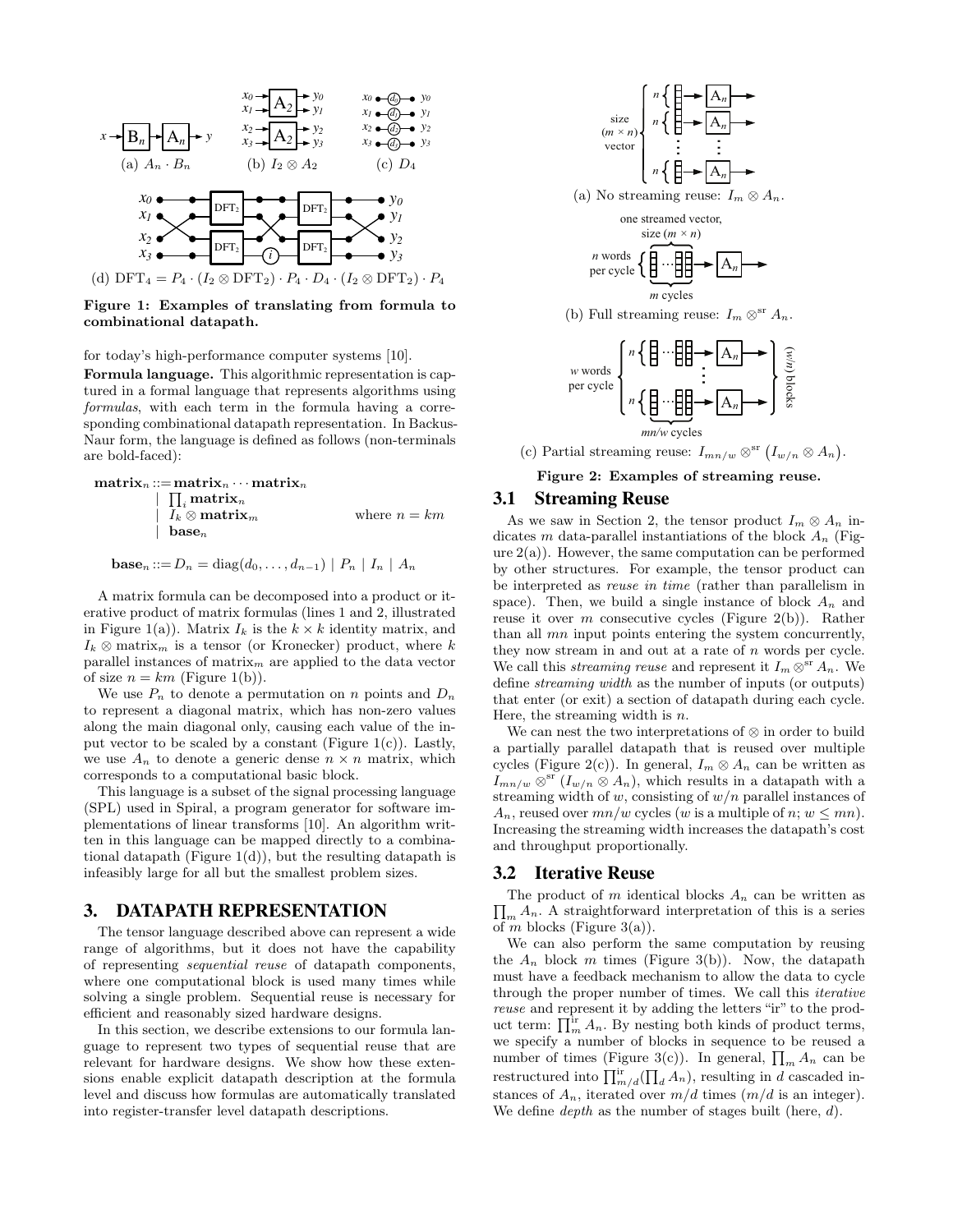$$
\begin{array}{c}\n\hline\n-\text{A}_n & \cdots & -\text{A}_n \\
\hline\n\text{m blocks}\n\end{array}
$$

(a) No iterative reuse:  $\prod_{m} A_n$ .



*m* times

(b) Full iterative reuse:  $\prod_{m}^{\text{ir}} A_n$ .



(c) Partial iterative reuse:  $\prod_{m/d}^{\text{ir}} (\prod_d A_n)$ .

Figure 3: Examples of iterative reuse.

When an iterative reuse datapath is built, it is important that the reused portion of the datapath buffer the entire vector, so the "head" of the data maintains sufficient distance from its own "tail." This is equivalent to requiring that the latency (in cycles) be at least 1/(its throughput in transforms per cycle). If the datapath does not naturally have this property, it is necessary to add buffers to increase its latency. We will see an example of this in the following section.

# **3.3 Combining Streaming and Iterative Reuse**

Often, transform algorithms contain the form  $\prod_k (I_m \otimes$  $A_n$ ). This structure can utilize both iterative reuse (due to the  $\prod$ ) and streaming reuse (due to  $I_m \otimes A_n$ ), allowing a wide range of hybrid implementations that exhibit flexibility across two dimensions. We can restructure this formula to have streaming and iterative reuse of parameterized amounts:  $\prod_{k/d}^{ir} (\prod_d (\overline{I}_{nm/w} \otimes_{st} (I_{w/n} \otimes A_n))$ , where  $d$ is the depth of the cascaded stages (ranging from 1 to  $k; k/d$ must be an integer). Parameter  $w$  is the streaming width, a multiple of  $n$ .

This parameterized datapath is illustrated in Figure 4. Each stage consists of  $w/n$  parallel instances of  $A_n$ ; d stages are built in series. Let  $B_{mn}$  represent this array of  $dw/n$ many  $A_n$  blocks. Data are loaded into  $B_{mn}$  at a rate of w per cycle over  $mn/w$  cycles. The vector feeds back through  $B_{mn}$  a total of  $k/d$  times.

Latency and throughput. Given this combined reuse example, we can analyze the effect of parameters d and w on the datapath. In Table 1, we first describe several general rules for deriving the latency, throughput, and an approximate area cost of basic formula constructs.

Below, we present calculations that correspond to evaluating the general rules from Table 1 for the specific parameters of this combined reuse example (Figure 4). In these calculations, we assume that  $B_{mn}$  (the collective block of  $A_n$  blocks) is fully pipelined, i.e., its throughput is dictated by the problem size and streaming width only:  $T(B_{mn}) =$  $w/mn$ . The analysis of latency and throughput for this combined reuse example includes the following two cases:



Figure 4: Combining iterative and streaming reuse:<br> $\prod_{k/d}^{\mathrm{ir}}\left(\prod_d (I_{n\,/w}\otimes^{\mathrm{sr}}(I_{w/n}\otimes A_n))\right).$ 

- Case 1: Iterative reuse. This case occurs when  $d < k$ , meaning the data will iterate over the internal block at least 2 times. As discussed in Section 3.2, the internal block's minimum latency is determined by its throughput. So, if  $d \cdot L(A_n) < mn/w$ , buffers are added until they are equal. Thus, internal block  $B_{mn}$ has latency  $L(B_{mn}) = \max(mn/w, d \cdot L(A_n))$ . The latency of the whole system is  $k/d$  times this, giving latency = max $(mnk/dw, k \cdot L(A_n))$ . Because we are utilizing iterative reuse, a new vector cannot enter until the previous vector begins exiting the datapath, so the throughput (in transforms per cycle) is the inverse of the latency,  $\min(dw/mnk, 1/(k \cdot L(A_n)))$ .
- Case 2: No iterative reuse. This case occurs when  $d = k$ . Now, no iterative reuse is performed; the data only passes through the inner block once. The datapath consists of  $d = k$  stages, giving latency  $= k \cdot L(A_n)$ . Because the data never feeds back, the throughput is limited only by the streaming width, giving throughput =  $w/mn$  transforms per cycle.

From these equations, we see that increasing  $w$  and  $d$ will lead to lower latency and higher throughput in equal weights, until either the data flows so quickly that the latency of the computation dominates  $(d \cdot L(A_n) > mn/w)$ , or d increases until no iterative reuse is performed  $(d = k)$ . Flexibility. Additionally, there is one important distinction that must be made between parameters  $d$  and  $w$ : as  $w$  grows, the datapath requires greater bandwidth at its ports, and the cost of interconnect and multiplexers increases. For this reason, it is preferable to increase d instead of w. However, we also note that  $d$  must divide  $k$  evenly  $(k$  is typically the  $log<sub>2</sub>$  of the transform size). In many cases, this becomes an "all or nothing" situation, where the only options are  $d = 1$ and  $d = k$ . In those cases, the added flexibility provided by w is important.

Lastly, we note that when the datapath does not employ iterative reuse (i.e., when  $d = k$ ), the designer typically has a wider choice of algorithms because the internal stages are not required to be uniform.

Datapath efficiency and vector interleaving. Assume we have an iterative reuse datapath that reuses block  $B_n$ . Here,  $B_n$  can represent any datapath we consider in this paper, including those with further iterative reuse internally.  $B_n$  has an inherent latency  $L(B_n)$  and throughput  $T(B_n)$ (determined by the inverse of the minimum initiation interval of input vectors).

With a single vector recirculating through  $B_n$ , the effective throughput of  $B_n$  may be further limited to  $1/L(B_n)$  if  $L(B_n)$  is greater than the minimum initiation interval. In this case the head of the vector is still inside  $B_n$  when  $B_n$ 's input is ready to accept a new iteration.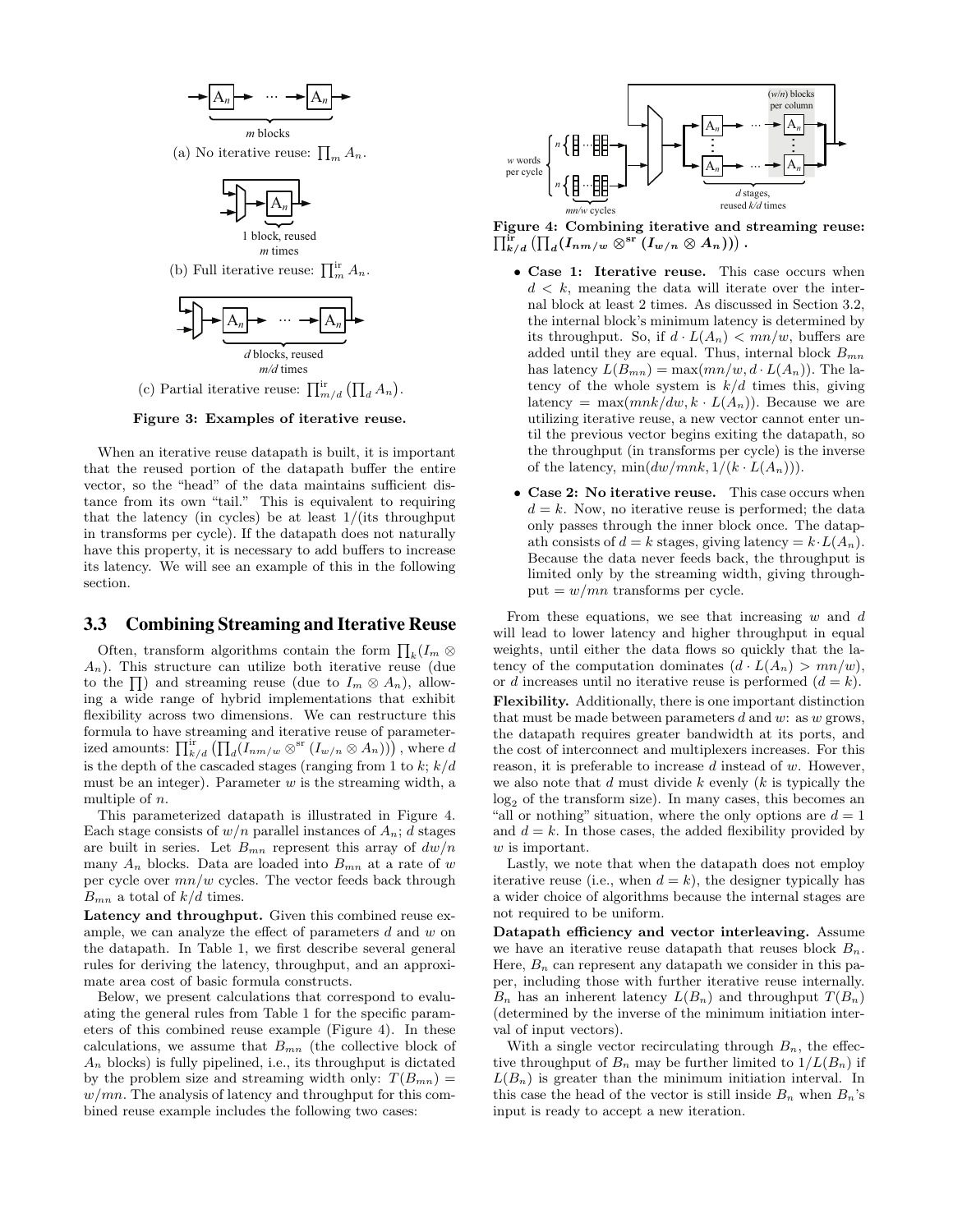| Formula $F$                                                                | Latency $L(F)$                           | Throughput $T(F)$ Area cost $C(F)$                 |                         |
|----------------------------------------------------------------------------|------------------------------------------|----------------------------------------------------|-------------------------|
| $F_n = A_n^{(0)} \cdot A_n^{(1)} \cdots A_n^{(m-1)} \sum_i (L(A_n^{(i)}))$ |                                          | $\min(T(A_n^{(i)}))$                               | $\sum_i (C(A_n^{(i)}))$ |
| $F_n = \prod_k^{\rm ir} A_n$                                               | $\max(\frac{k}{T(A_n)}, k \cdot L(A_n))$ | $\min(\frac{T(A_n)}{k}, \frac{1}{k \cdot L(A_n)})$ | $C(A_n) + C(mux)$       |
| $F_{mn} = I_m \otimes A_n$                                                 | $L(A_n)$                                 | $T(A_n)$                                           | $m \cdot C(A_n)$        |
| $F_{mn} = I_m \otimes^{\rm sr} A_n$                                        | $L(A_n)$                                 | $T(A_n)/m$                                         | $C(A_n)$                |

Table 1: Given a matrix formula F, formulas for latency  $L(F)$  (in cycles), throughput  $T(F)$  (in transforms per cycle) and approximate area cost  $C(F)$  (relative to the area cost of sub-modules).

We can define a utilization ratio  $R$  of the effective throughput to the inherent throughput of  $B_n$ ; this quantifies the portion of  $B_n$ 's potential throughput that is utilized in the system. For a single vector,  $R = (1/L(B_n))/T(B_n)$ .

When the utilization by a single vector is sufficiently low, we can interleave multiple vectors to make use of the full throughput capacity of  $B_n$ . Formally, if  $R \leq 1/V$  (where V is an integer), we may interleave  $V$  computations through the datapath, increasing the effective throughput and thus increasing the utilization ratio to  $R' = (V/L(B_n))/T(B_n)$ .

In some cases, a designer may want to increase  $L(B_n)$  artificially for better efficiency. For example, if  $R = 0.55$ , the designer could insert delay buffers in the datapath (increase  $L(B_n)$ ) until R is reduced to 0.5 and then interleave two vectors. This increased utilization yields higher throughput at the expense of added latency, so the designer's particular application requirements will determine the suitability of this approach. Our compilation framework, discussed next, can utilize either strategy.

## **3.4 Compilation: From Math to RTL**

We have built a compilation framework that takes an algorithm written as a formula, automatically manipulates it to describe a datapath, and translates the resulting design into register-transfer level (RTL) Verilog. A full explanation of this compilation framework is outside of the scope of this paper, but we present a high-level description here.

First, the algorithm is expanded into a formula in the language defined in Section 2. This formula corresponds to the computation that will be performed but does not specify the structure of the design that will perform it. Next, datapath directives are added that give desired characteristics of the final implementation (e.g., streaming width). A formula rewriting system then propagates these directives into the formula and restructures each term to match the desired characteristics. A hardware formula is produced that explicitly specifies the datapath architecture.

Lastly, the hardware formula is translated to an RTL netlist that has the desired reuse characteristics. Computational blocks are implemented according to the base matrices and streaming permutations are built with memory and interconnection networks.

## **4. EVALUATION**

In this section, we evaluate designs produced using the proposed method. First, we explain our methodology. Then, we give several examples of transform algorithms that utilize  $I\otimes$  and  $\prod$  and demonstrate that streaming and iterative reuse lead to a wide tradeoff space in the resulting designs.

We compare our generated designs with existing benchmarks in order to demonstrate the quality of our cores. We also evaluate a transform with a wider tradeoff space and examine how high-level design decisions affect the resulting design. Lastly, we discuss the generality of this approach and show other transform algorithms that utilize  $I\otimes$  and  $\Pi$ , i.e., algorithms that can be implemented with streaming and iterative reuse.

#### **4.1 Methodology**

We have implemented the compilation framework that is described in Section 3.4 as a new backend to the Spiral formula generation framework [10]. Spiral is used to generate the starting formula for a given transform, and we have modified the tool to perform the formula manipulation associated with our extensions to the tensor formula language. Lastly, we have written a standalone compiler that translates a hardware formula into a register-transfer level (RTL) description. The tools are integrated, resulting in a completely automated flow from problem description to RTL Verilog.

In this section, we evaluate various designs produced with our framework. Here, we target the Xilinx Virtex-5 LX 330 FPGA and generate designs that use a 16 bit fixed point data type.<sup>1</sup> We use Xilinx ISE 9.1i to synthesize and place and route the designs. When memory is required, we use an on-chip block RAM (BRAM) if we can utilize 50% of its storage capacity. Otherwise, we use distributed RAM, i.e., memory distributed across the FPGA's logic cells. Although an FPGA platform provides a convenient target for evaluation, the designs we generate are not limited to FPGAs.

# **4.2 Quality of Generated Designs**

In this section, we demonstrate that the designs produced by our framework are competitive with cores that are commercially available or found in recent literature. We choose the discrete Fourier transform (DFT) of size 1024; we evaluate our designs relative to cores from the commercially available Xilinx LogiCore FFT version 4.1 and the designs from our previous work [8]. The algorithm and architectures we considered in [8] are subsets of the space we consider here.

We generate cores based upon two algorithms: the Pease FFT [9] and an iterative version of the Cooley-Tukey FFT [3]. Although they are different algorithms, at the high level, both are of the form:

$$
\text{DFT}_n = \left( \prod_{i=0}^{\log_r(n)-1} P_n(I_{n/r} \otimes \text{DFT}_r) D_n \right) P_n,
$$

where  $r$  is a power of two. (See Section 2 for an explanation of the terms in this formula.) We generate a variety of designs using these algorithms with various depths, streaming

<sup>1</sup>Data type and bit width are parameters of our generation framework. Currently, our tool supports fixed point data types of any bitwidth and single precision floating point.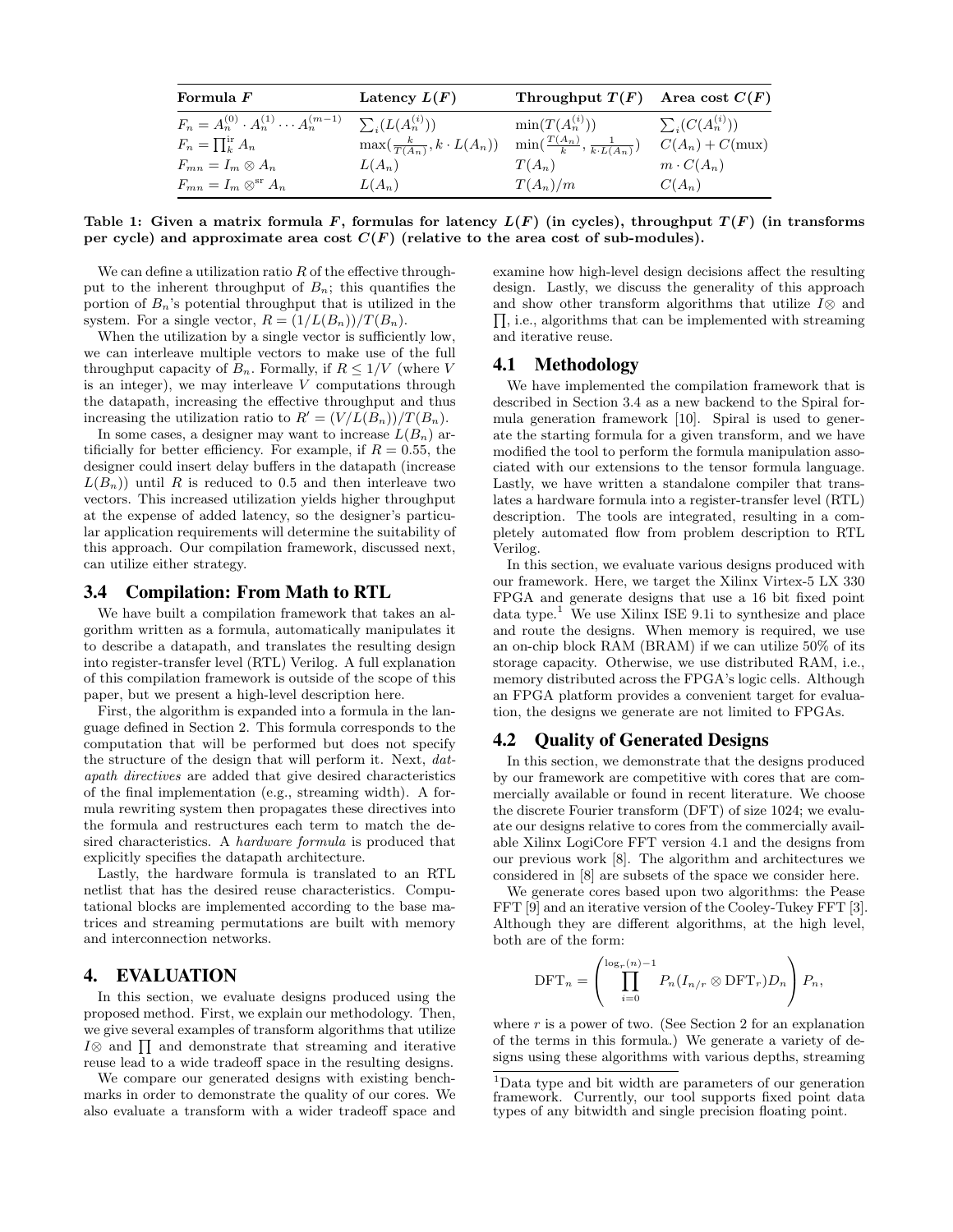**DFT 1024 (16 bit fixed point) on Xilinx Virtex-5 FPGA** throughput [million samples per second]



Figure 5: Throughput for varying implementations of  $DFT_{1024}$ .

widths, and radices (values of  $r$  in the formula above).

Here we consider steady state throughput (given in million samples per second) as our performance metric and area (in terms of FPGA slices) as our cost metric. Figure 5 shows throughput for varying implementations of  $DFT_{1024}$ . From our data we plot only the Pareto optimal points, i.e., those that are not eclipsed by another design that is both smaller and faster.

From these results, we see that the cost and performance values of the LogiCore designs are similar to those of our smallest cores. Furthermore, we see that our larger cores provide a commensurate increase in performance for the extra resources they consume.

Our previous work [8] covers a small subset of the datapath and algorithmic options we consider in this paper. In Figure 5, we see that the added flexibility of our current method leads to significant improvements over [8]; the designs in our Pareto optimal set all provide higher performance at lower cost.

Similar trends are obtained if we choose a different value for n and/or measure latency instead of throughput.

#### **4.3 Automatic Design Space Exploration**

In this section, we consider an algorithm for the twodimensional discrete Fourier transform (2D DFT). This algorithm utilizes  $I\otimes$  and two  $\prod$  terms, giving a very wide space of possible datapaths. This algorithm operates on  $n^2$ points and has the following form:

$$
\text{DFT}_{n\times n} = \left(\prod_{k=0}^{1} \left(\prod_{\ell=0}^{t-1} P_{n^2} (I_{n^2/r} \otimes \text{DFT}_r) D_{n^2}\right) P_{n^2}\right),
$$

where  $t = \log_r(n)$ . This gives two iterative product terms, as seen above. Each may utilize iterative reuse, which we characterize with *depth* parameters  $d_1$  and  $d_2$  (see Section 3.2). This is illustrated in Figure 6.

We define  $d_2$  to be the depth of the inner product;  $d_2$  can be between 1 and t, provided that  $t/d_2$  is an integer. Each internal block (a shaded region in Figure 6) consists of  $d_2$ stages of  $P \cdot (I \otimes DFT_r) \cdot D$ , streamed with w ports.

We define  $d_1$  to be the depth of the outer product;  $d_1$ can be either 1 or 2. When  $d_1 = 1$ , the outer product term is iteratively reused (Figure 6(a)). When  $d_1 = 2$ , the outer term is unrolled, giving two cascaded stages as seen in Figure 6(b).

Exploration. Now, we present results of a datapath exploration for 2D DFT $_{64\times64}$ . We generate cores across all



(a)  $d_1 = 1$ . The outer product term is iteratively reused.



(b)  $d_1 = 2$ . The outer product term is fully unrolled, i.e., not iteratively reused.

Figure 6: Illustrations of  $DFT_{n\times n}$  with outer product term parameterized by  $d_1$ , inner product term parameterized by  $d_2$ , and streaming width w.

possible values of  $d_1$  and  $d_2$  with the streaming width w ranging between  $r$  and 16. Parameter  $r$ , the radix, is 2, 4, or 8. Summing these possibilities for  $d_1, d_2, w$ , and r, we have a total of 52 different architectures in this design space.

We generate each hardware core, synthesize it, and place and route it. In Figure 7, we show the throughput (in million samples per second) versus area (in FPGA slices) for all 52 data points, with different markers for each value of  $w$ . The black line passes through the Pareto optimal points.

In this data set, the smallest Pareto optimal point is the maximally folded design:  $w = 2$ ,  $d_1 = 1$ ,  $d_2 = 1$ . From there, we continue along the Pareto optimal set by first increasing the  $d$  parameters while keeping  $w = 2$  (white diamonds in Figure 7). Increasing  $w$  yields designs in the Pareto optimal set only after several values of  $d_1$  and  $d_2$  have been included.

This observation—that it is preferable to first increase  $d_1$ and  $d_2$  before increasing  $w$ —is supported by our theoretical understanding of streaming and iterative reuse as outlined in Section 3.3. However, it is not obvious which parameter combinations will yield designs in the Pareto optimal set, and it is difficult to determine the "crossover" points where one design parameter becomes more important than another. This highlights the importance of an automatic generation system; it would be exceedingly difficult to complete such a design exploration by hand.

#### **4.4 Generality**

The datapath concepts considered in this paper (streaming reuse of  $I_m \otimes A_n$  and iterative reuse of  $\prod_k A_n$ ) apply to algorithms for transforms other than those already discussed. In this section, we present several problems that fit within these structures.

For example, the Walsh-Hadamard transform (WHT) can be computed with an algorithm of the form

$$
\text{WHT}_{r^t} = \prod_{k=0}^{t-1} \left( (I_{r^{t-1}} \otimes \text{WHT}_r) P_{r^t} \right),
$$

and the real discrete Fourier transform (RDFT) can be com-